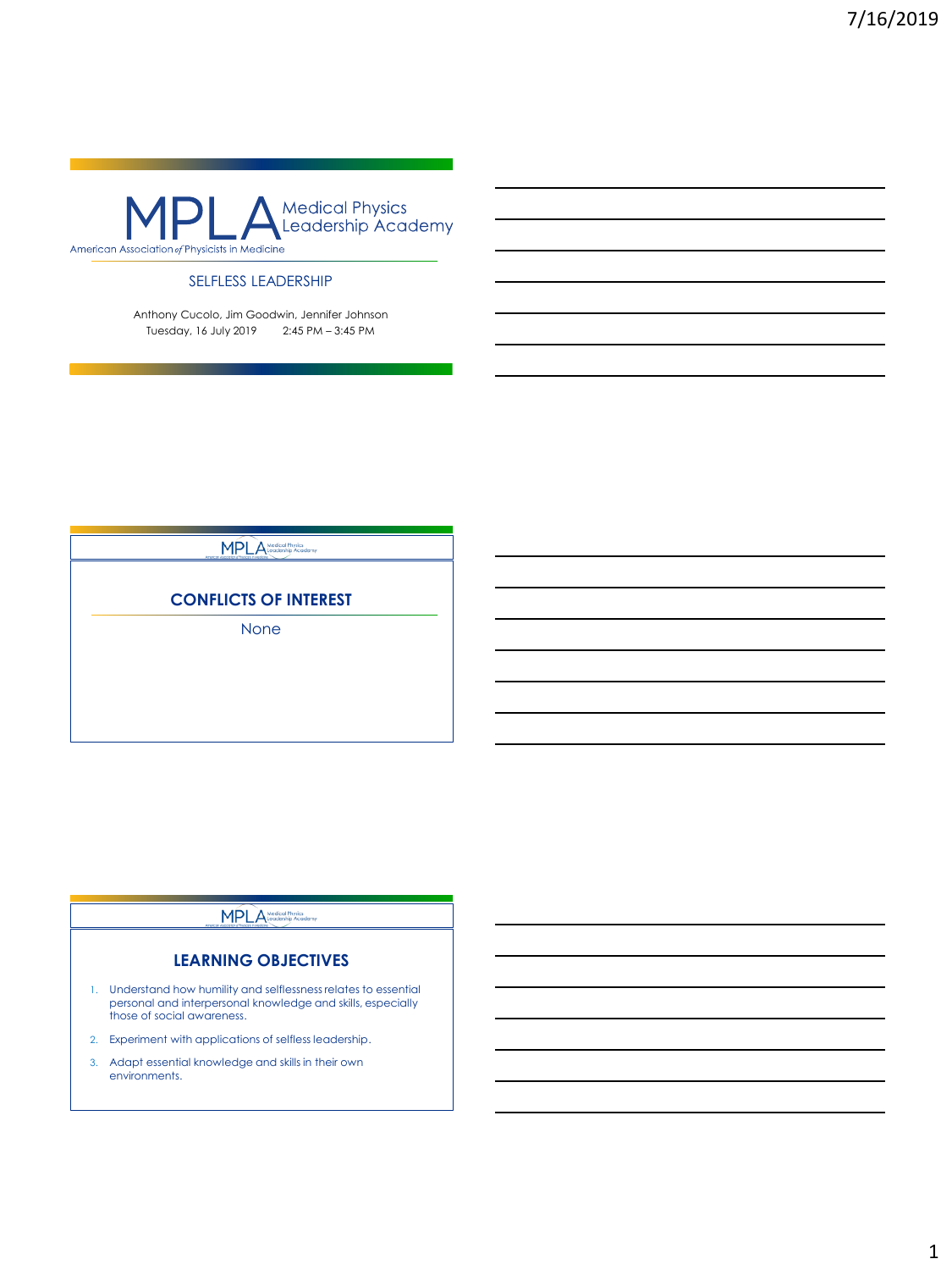

| <b>SERVANT</b><br>Overriding focus is<br>concern for the followers. | TRANSFORMATIONAL<br>Overriding focus is<br>concern for followers to<br>engage/support<br>organizational objectives.                                                                                         |
|---------------------------------------------------------------------|-------------------------------------------------------------------------------------------------------------------------------------------------------------------------------------------------------------|
| Employees do better<br>(valuable resource)                          | Organization (naturally)<br>does better                                                                                                                                                                     |
|                                                                     | Hannay, M., & Fretwell, C. (2010). Who will be a servant leader? Those with high emotional intelligence please step forward.<br>In Academic and Business Research Institute Conference-2010, Las Vegas, NV. |

|                                                                                                                    | <b>Medical Physics</b>                                                                                                                                                    |  |
|--------------------------------------------------------------------------------------------------------------------|---------------------------------------------------------------------------------------------------------------------------------------------------------------------------|--|
|                                                                                                                    | <b>STEPPING UP</b>                                                                                                                                                        |  |
| Best leaders may actually<br>surface during difficult<br>times / crisis, and will step<br>into leadership roles if | Thus, the issue may be,<br>true servant leaders are<br>just not asked.                                                                                                    |  |
| asked.                                                                                                             | They may not actively<br>pursue a role on their<br>own.                                                                                                                   |  |
|                                                                                                                    | McConnell, C. R. (2017). Accepting Leadership Responsibility: Preparing Yourself to Lead Honestly, Humanely, and Effectively. The<br>health care manager, 36(3), 247-260. |  |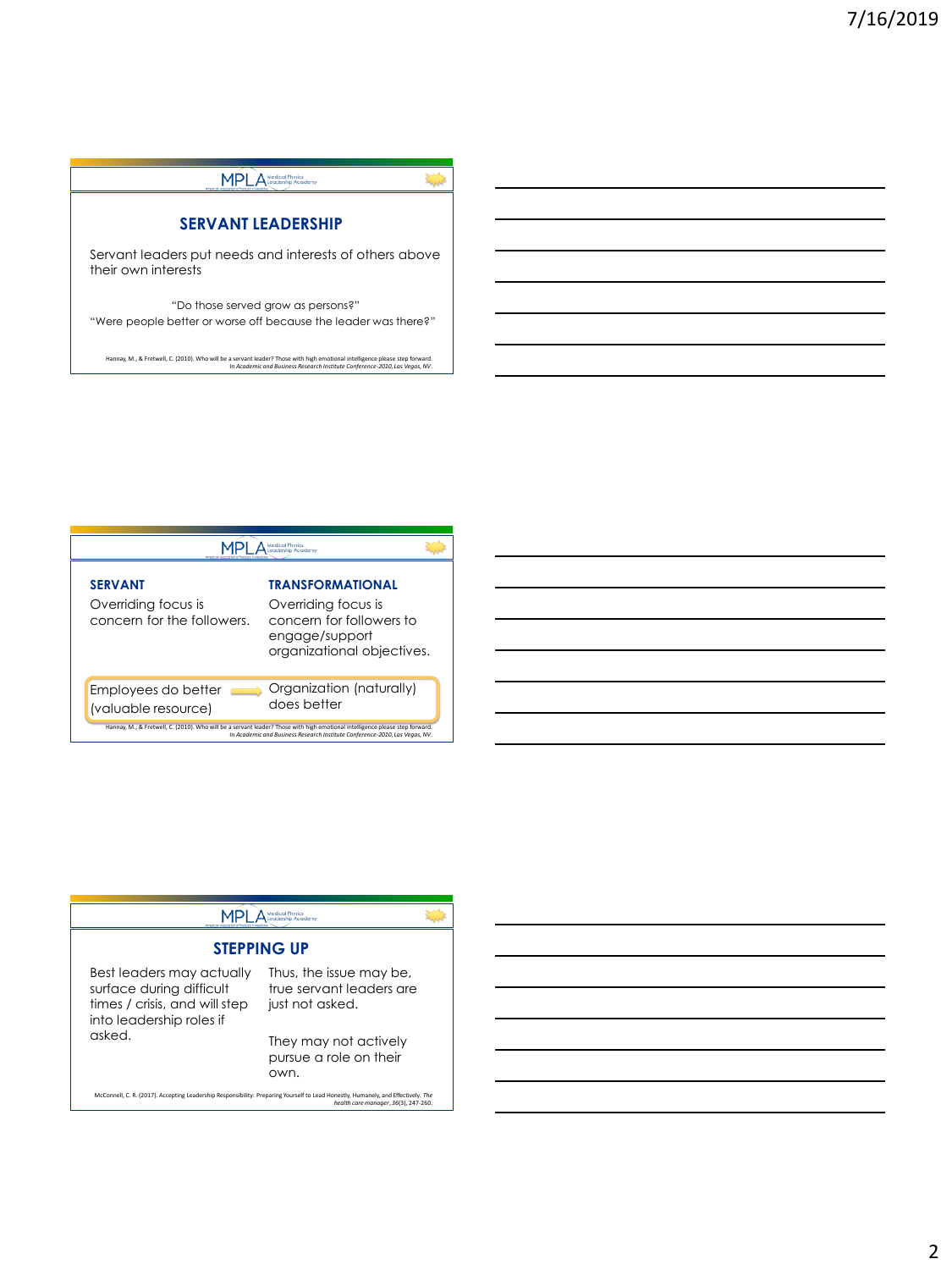



<https://hbr.org/2014/05/the-best-leadersare-humble-leaders> Prime, J., & Salib, E. R. (2014). Inclusive leadership: The view from six countries. *Catalyst*, *120*.



3